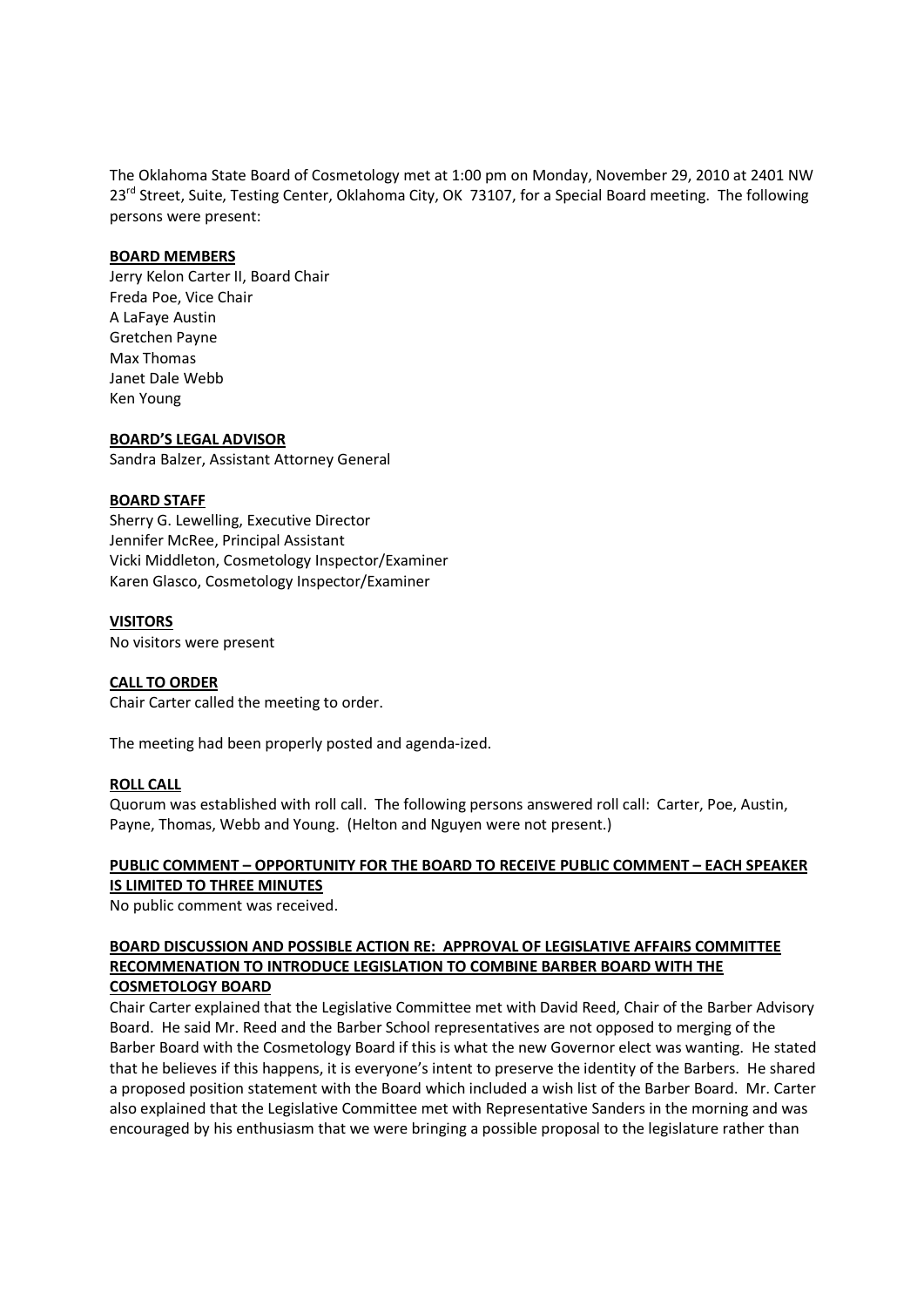# the legislature imposing a merger on each Board. Chair Carter stated that he suggested that Representative Earl Sears be contacted for another meeting.

Ms. Lewelling stated that she has been in contact with him and a meeting is expected to be scheduled for December 2<sup>nd</sup>.

Board discussion continued.

Ms. Austin stated that she wanted it to be known for the record that she is not against the proposal provided the integrity of the Barbers can be intact in this process but she is not prepared to make any decision without more information which included facts and figures provided by the Health Department and Barber Board on what it costs them to regulate the Barbers and a cost proposal on what it may cost the Cosmetology Board to take on the Barber Board. She stated that a decision of this magnitude is too important to make without more information.

A motion was made by Ms. Payne and seconded by Mr. Young to accept the recommendation of the Legislative Affairs Committee to introduce legislation to combine the Barber Board with the Cosmetology Board.

VOTING: Poe, abstain; Austin, no; Payne, yes; Thomas, yes; Webb, abstain; Young, yes. Assistant Attorney General Sandra Balzer explained that this motion failed for lack of majority.

## **BOARD DISCUSSION AND POSSIBLE ACTION RE: APPROVAL TO RE-INTRODUCE LEGISLATION FOR FEE INCREASE (EXAM AND STUDENT FEES) – BILL HELTON, COMMITTEE CHAIR**

A motion was made by Mr. Young and seconded by Ms. Webb to table this agenda item until the January 2011 Board meeting.

VOTING: Poe, abstain; Austin, yes; Payne, yes; Thomas, yes; Webb, yes; Young, yes. Motion passed.

Chair Carter announced that a Special Board meeting is called for Monday, December 6, 2010 at 1:00 pm in the Testing Center at the Board office to discuss possible legislation to combine the Barber Board with the Cosmetology Board. He stated that budget information requested from the Health Department and a cost analysis of what it may cost the Cosmetology Board to take on the Barber Board, as Ms. Austin requested, will be provided to members, along with a report from the Legislative Affairs Committee after meeting with Representative Sears.

Chair Carter announced the meeting to be adjourned.

#### Page 2